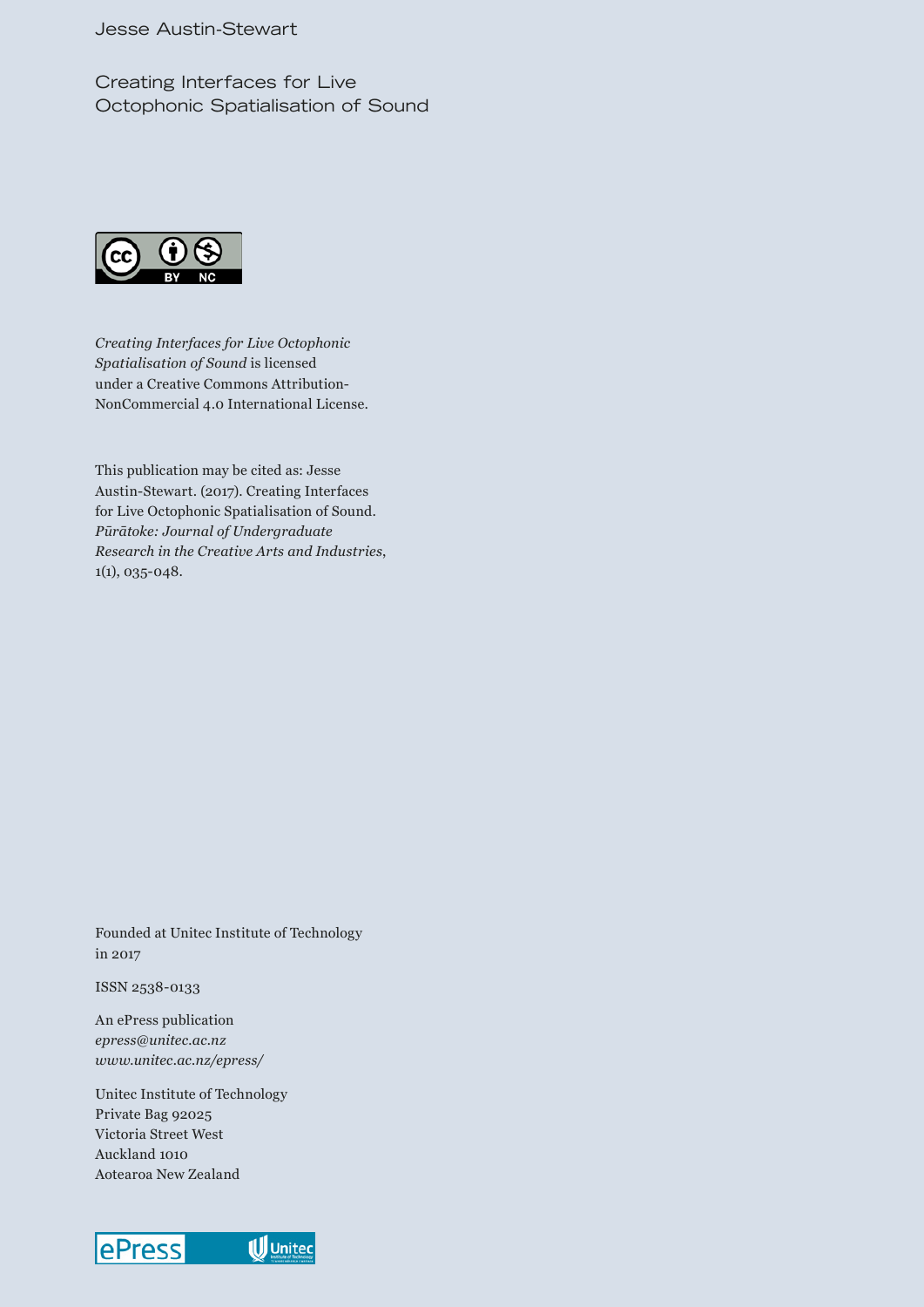## Jesse Austin-Stewart

# CREATING INTERFACES FOR LIVE OCTOPHONIC SPATIALISATION OF **SOUND**

Abstract

This essay will detail the process and creation of *elle – an octophonic drone interface* for the CMPO 381 – Interface Design for Live Electronics paper at Victoria University of Wellington.

*elle – an octophonic drone interface* is a 2-channel hardware interface that enables users to control an 8-channel MaxMSP patch, of the same name, with which one can create continuous drones by dropping any audio sample into the patch. These drones can then be spatialised within an octophonic array. The hardware and MaxMSP interface interact with one another to enable aural and visual feedback of the physical changes input by the user. It is designed as a simple interface to use, so that the knowledge barrier to entry is small.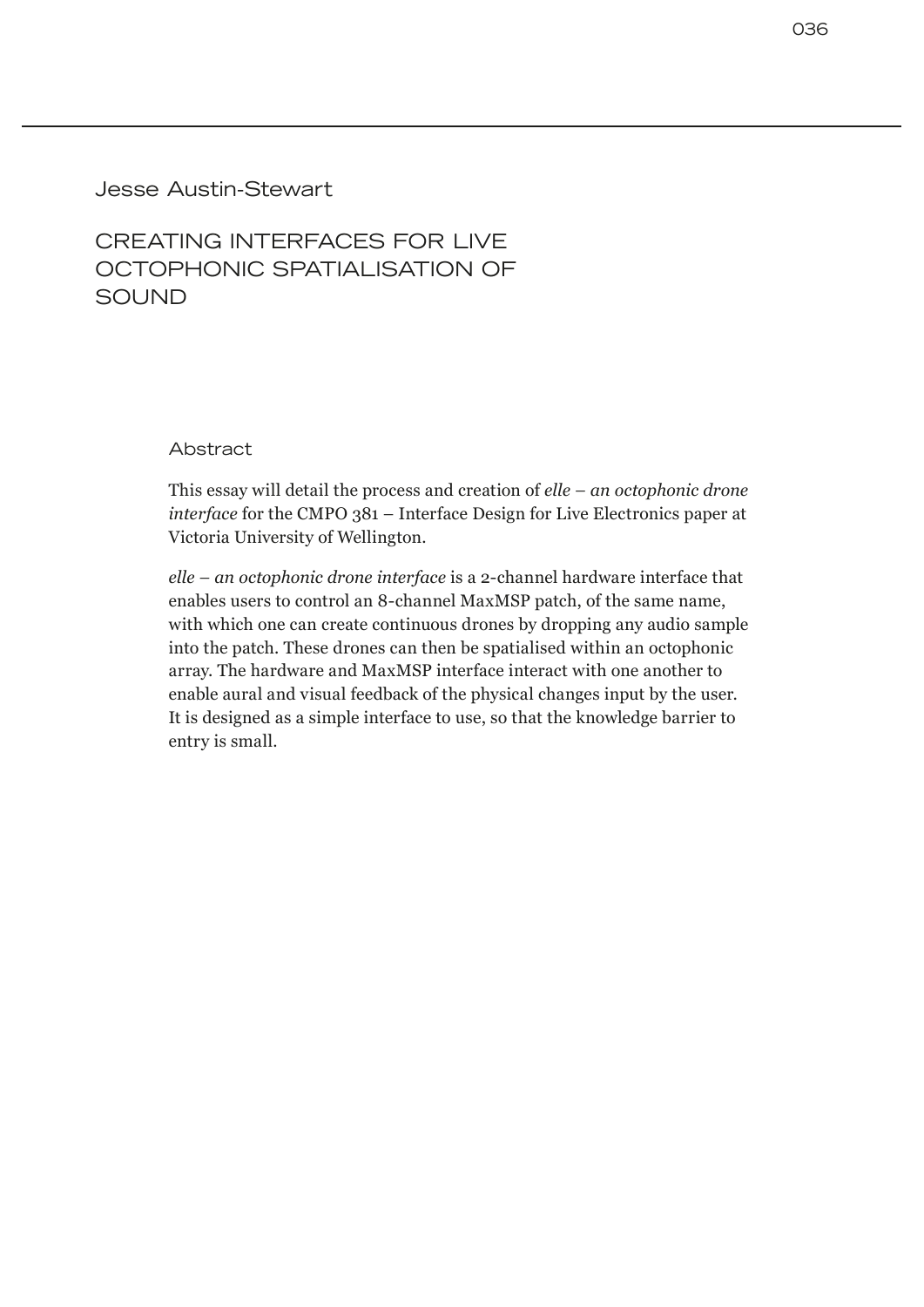### **Background**

Intentional spatialisation of audio has existed since Alan Blumlein invented modern stereophonic sound in the 1930s to solve the issue of sound in film appearing to come from a different direction from where the sound was occurring on screen (BBC News, 2008). From then on, spatialisation of sound continued to develop, with quadraphonic and octophonic works first appearing in the 1950s, exemplified in works by Karlheinz Stockhausen and John Cage.

The New Zealand School of Music at Victoria University of Wellington has a strong culture of spatialisation of sound with multi-speaker arrangements. Recently, work has appeared from lecturers and postgraduate students in this realm, along with a strong push for realising ideas around multi-speaker spatialisation within undergraduate courses. Lecturers Dugal McKinnon, Jim Murphy and Mo Zareei collaborated on *Lost Oscillations* in 2015, "a sound installation that requires the human touch – literally – of its audience in reactivating and feeling through the layered sonic archaeology of Christchurch, the city's contemporary and historic soundscapes and ever-shifting spatial character" (McKinnon, 2015, para. 1). In her thesis, recent PhD graduate Bridget Johnson (2017) identifies a need for development of interfaces designed to spatialise audio in order to engage with spatial aspects of music. Her iPad interface *tactile.motion* enables the user to spatialise sound by moving objects around the iPad touch screen, which in turn moves sound around an octophonic speaker array in an intuitive, simple-to-use interface. One hope of Johnson's is that through the development of new spatial interfaces, new spatial aesthetics may emerge.

Numerous sonic arts courses at the New Zealand School of Music encourage live spatialisation of audio (mostly spatialising stereo works for an 8-speaker arrangement) and writing works for octophonic arrangements.

It is important to understand this context to understand from where the work originates and its influences derive.

#### MaxMSP patch

The MaxMSP patch will be detailed before describing the physical interface and its code, so that there is context to support and understand the coding and design decisions.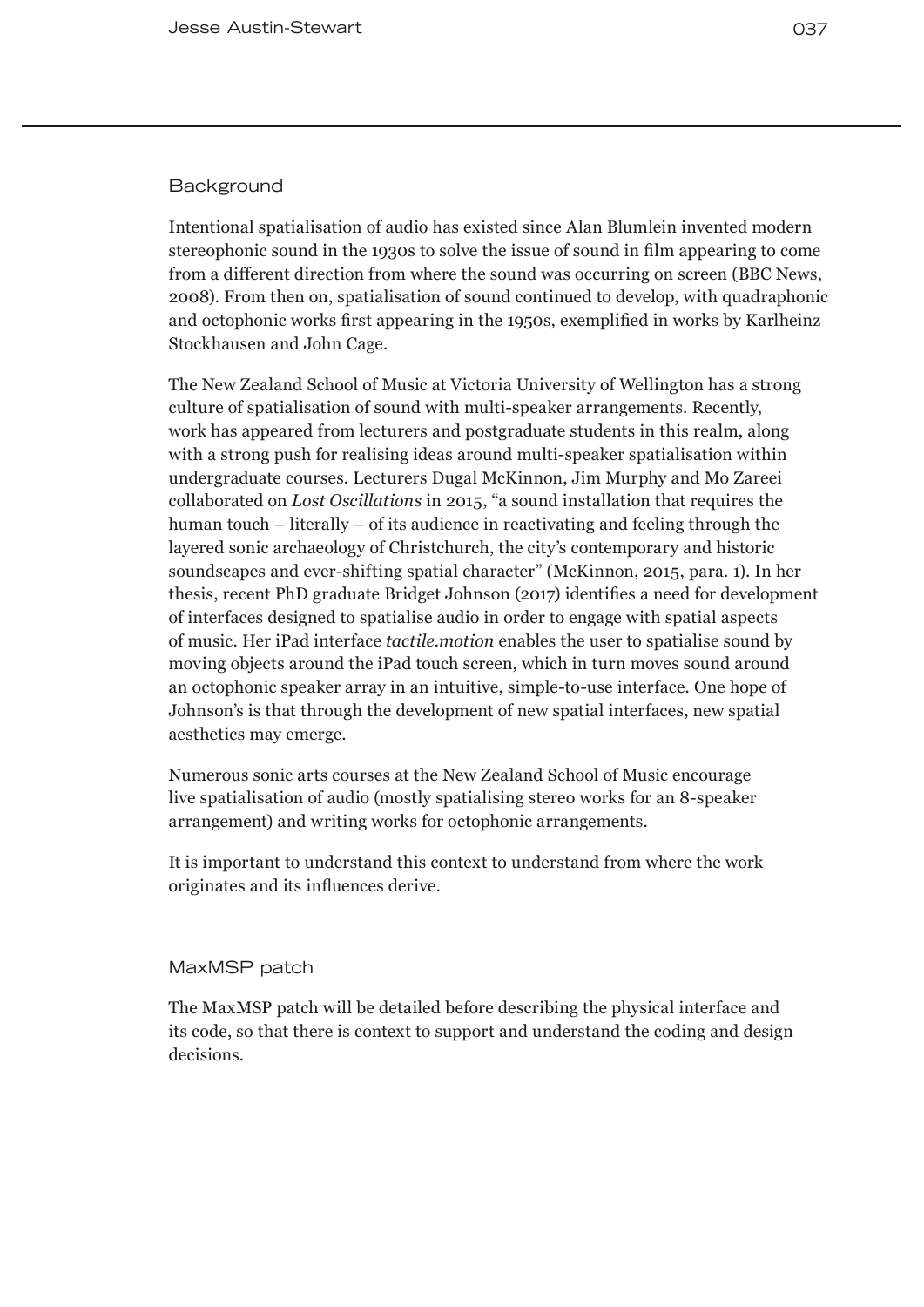**SOLO**  $\mathbf{x}$ 



Figure 1. *ELLE – A DRONE INTERFACE* by Jesse Austin, MaxMSP patch GUI.

The octophonic MaxMSP patch derives from a patch of similar nature. MaxMSP is a visual programming language used for music and multimedia. Figure 1 is a mono version of *elle – an octophonic drone interface*. It was created as a part of the CMPO 211 – Projects in Interactive Music and Sound paper in 2016, and was designed so that users could drop in audio, and also effect live audio, to create continuous drones and manipulate textures.

The signal chain to control the samples began with manipulating the sample speed, where users could change the speed between -1 to 1 times the original speed. This then ran into a bandpass filter with which users can change the frequency (Freq.) and bandwidth of that filter (Q). This then ran into a reverb with all values predetermined, excluding the Dry/Wet, which you can change within the patch. It is then adjusted by a volume dial before being sent to the master channel. If selected, it can be sent to a bus channel before reaching the master. It can also be muted and soloed. The bus and master channels also run through a filter, with which you can change the Freq. and Q before both run through a volume dial. This signal flow proved effective, partly due to being similar to mixer views in traditional DAWs and also being relatively intuitive. This signal flow was copied and added to the newer octophonic patch.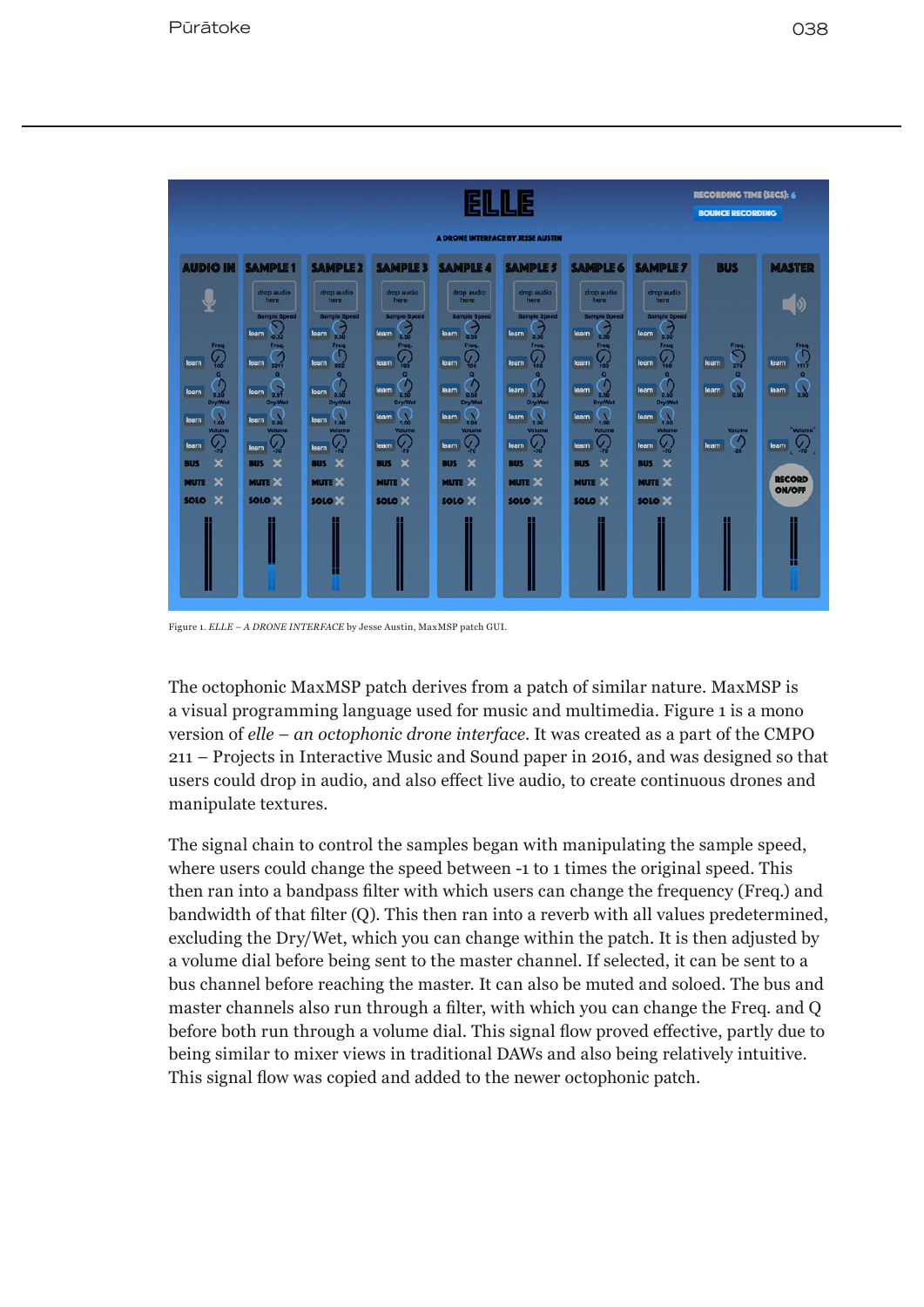| elle<br>an octophonic drone interface by jesse austin |                                         |                                        |                                                |                                                   |                                                |                                                                            |                                       | recording time (sees): 0<br>bounce recording |                          |
|-------------------------------------------------------|-----------------------------------------|----------------------------------------|------------------------------------------------|---------------------------------------------------|------------------------------------------------|----------------------------------------------------------------------------|---------------------------------------|----------------------------------------------|--------------------------|
| sample $1$ $\bigcirc$                                 | sample $2^{\circ}$                      | sample 3                               | sample 4                                       | sample 5                                          | sample 6                                       | sample 7                                                                   | sample 8                              | bus                                          | master                   |
| drop audio<br>here                                    | drop audio<br>here                      | drop audio<br>here                     | drop audio<br>here                             | drop audio<br>here                                | drop audio<br>here                             | drop audio<br>here                                                         | drop audio<br>here                    |                                              |                          |
| <b>Sample Speed</b><br>$\sqrt{3}$<br>0                | <b>Sample Speed</b><br>О<br>$\sqrt{2}$  | <b>Sample Speed</b><br>О<br>$\sqrt{2}$ | <b>Sample Speed</b><br>$\bullet$<br>$\sqrt{2}$ | <b>Sample Speed</b><br>$\bullet$<br>$\sum_{0.50}$ | <b>Sample Speed</b><br>$\bullet$<br>5          | <b>Sample Speed</b><br>$\begin{array}{c} \hline \ \hline \end{array}$<br>О | <b>Sample Speed</b><br>J<br>О<br>0.50 |                                              |                          |
| Freq<br>$\mathcal{G}$                                 | Freq.<br>G.<br>$\frac{9}{100}$          | Freq.<br>v.<br>íoó                     | Freq.<br>$\sqrt{\frac{1}{100}}$                | Freq.<br>$\frac{1}{100}$                          | Freq.<br>$\mathcal{G}$                         | Freq.<br>$\mathcal{G}$                                                     | Freq.<br>$\mathcal{G}_{\mathsf{co}}$  | Freq.<br>$\mathcal{G}_{\mathsf{io}}$         | Freq.                    |
| $\bullet$<br>$\bigodot$ <sub>0.50</sub>               | ۰<br>$\mathcal{L}$<br>0.50              | $\bullet$<br>$\mathcal{L}$<br>0.50     | $\bullet$<br>$\tau$<br>0.50                    | $\circ$<br>$\Gamma$<br>0.50                       | ۰<br>$\tau$<br>0.50                            | $\bullet$<br>$\tau$<br>0.50                                                | ۰<br>$\mathcal{L}$<br>0.50            | $\mathbf{Q}$<br>$\Omega$                     | $\sum_{\alpha}^{\infty}$ |
| <b>Dry/Wet</b><br>$\sum_{1,00}$                       | <b>Dry/Wet</b><br>1.00                  | <b>Dry/Wet</b><br>1.00                 | <b>Dry/Wet</b><br>x<br>$\ddot{ }$              | <b>Dry/Wet</b><br>$\mathbf{v}$<br>1.00            | <b>Dry/Wet</b><br>1.00                         | <b>Dry/Wet</b><br>1.00                                                     | Dry/Wet<br>1.00                       | Volume<br>$\mathcal{C}$                      | Volume<br>の              |
|                                                       |                                         |                                        |                                                |                                                   |                                                | s,                                                                         |                                       |                                              |                          |
| <b>Spread</b><br>G                                    | <b>Spread</b><br>の                      | <b>Spread</b><br>の                     | Spread<br>Ø                                    | Spread<br>G                                       | Spread<br>G                                    | <b>Spread</b><br>G.                                                        | <b>Spread</b><br>C                    |                                              | record                   |
| <b>Volume</b><br>G.                                   | Volume<br>O.                            | <b>Volume</b><br>$\mathcal{C}$         | Volume<br>G                                    | Volume<br>O.                                      | Volume<br>G.                                   | Volume<br>G.                                                               | <b>Volume</b><br>G.                   |                                              | on/off                   |
| $\boldsymbol{\mathsf{x}}$<br>bus                      | bus X                                   | $\boldsymbol{\mathsf{x}}$<br>bus       | bus X                                          | bus X                                             | $\boldsymbol{\mathsf{x}}$<br><b>bus</b>        | bus X                                                                      | $\boldsymbol{\times}$<br>bus          |                                              |                          |
| mute X<br>×<br>solo                                   | mute X<br>$\boldsymbol{\times}$<br>solo | mute ×<br>solo X                       | mute <b>x</b><br>solo X                        | mute X<br>solo X                                  | mute <b>x</b><br>$\boldsymbol{\times}$<br>solo | mute <b>x</b><br>solo X                                                    | mute X<br>solo X                      |                                              |                          |
|                                                       |                                         |                                        |                                                |                                                   |                                                |                                                                            |                                       |                                              |                          |
|                                                       |                                         |                                        |                                                |                                                   |                                                |                                                                            |                                       |                                              |                          |
|                                                       |                                         |                                        |                                                |                                                   |                                                |                                                                            |                                       |                                              |                          |

Figure 2. *elle – an octophonic drone interface* by Jesse Austin, MaxMSP patch GUI.

In Figure 2, much of the adjusted octophonic patch is the same. There are additional 'lights' by channels 'Sample 1' and 'Sample 2' as well as 'Sample Speed', however these lights will be detailed in the explanantion of the hardware.

After running through the same signal flow as the mono patch, the interface runs into an 'octophonic dial'. By turning this, users can position the sound around the octophonic array. A 'Spread' control is placed below this. This enables you to make the sound come from all speakers at equal volume (value 0 on the spread dial) or be quite directional, mainly coming from one speaker (value 1) and also in between those points (values 0-1).

#### Mathematics for the 'octophonic dial'

The next sections describe the software, signal processing and hardware implementation of the octophonic interface.

For this patch, the octophonic dial has a value of 1024. This value is essentially arbitrary, however, it was originally chosen as it has enough steps to ensure that there are no aural jumps between speakers. The value between 0-1024 will be called 'x'. 'i' will equal the result of the previous equation. The equations below explain each step of the process. It is important to note that this math is applied to all eight outputs of each channel and adjusts the volume of those individual outputs (speakers) to move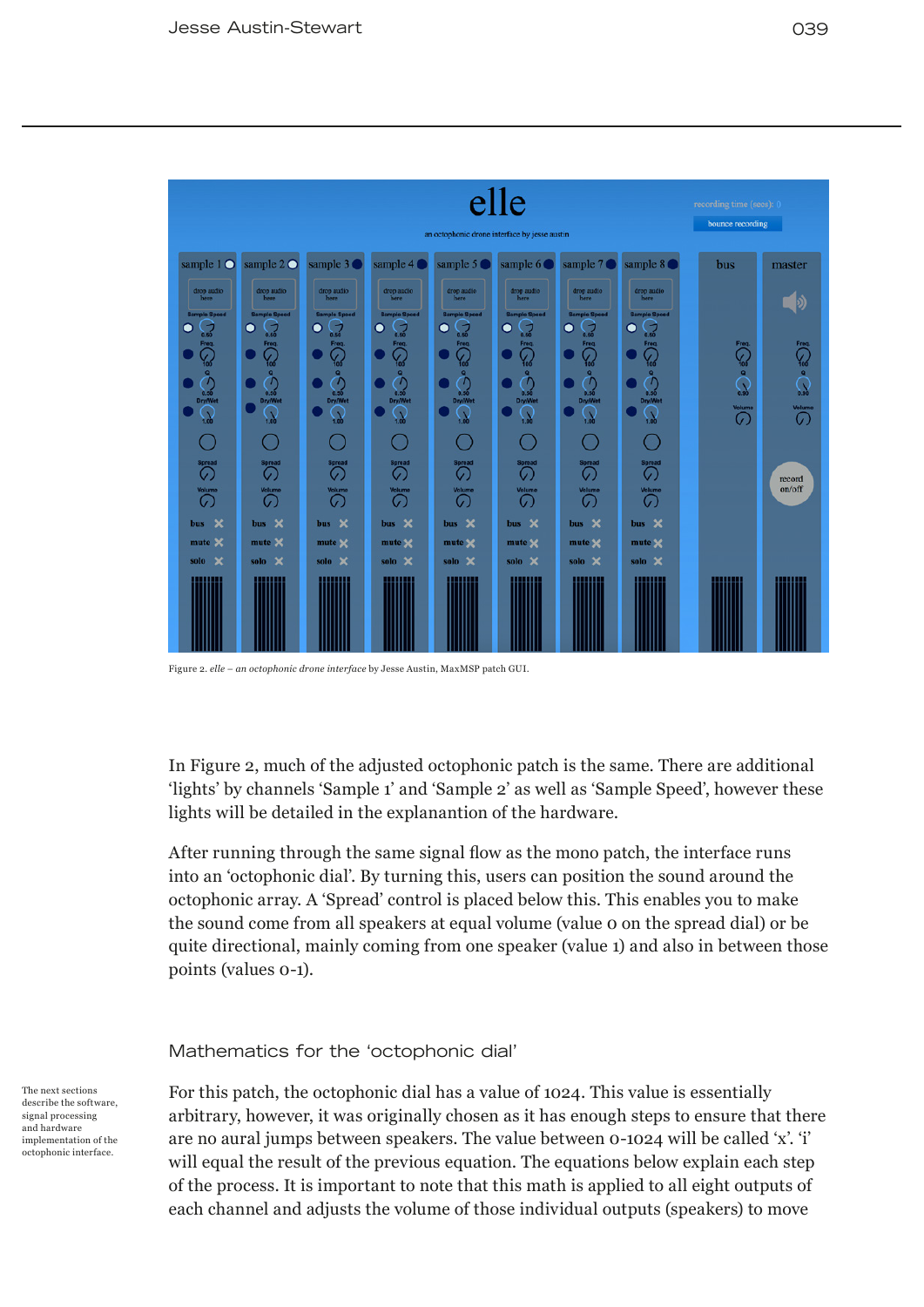the sound around the circle:

 $x - 64$  (to offset the ring by half the space between two speakers so that it is set up as a flat octophonic system)

 $i - \pi/1024$  (to take the value between -64 - 960 and convert to a value of pi to work in radians. Is not  $2\pi$ , as  $\cos^2$  has two periods in  $2\pi$  and only one in  $\pi$ )

 $cos(i - (speedker number * 1/8\pi)$  (cosine is used because  $cos(x)$ ) *= cos(-x)*. This makes our output between values -1 to 1. The 'speaker number' variable is converted to terms of  $\pi$ , so that it can be adjusted based on the specific speaker it is adjusting)

 $i<sup>2</sup>$  (converts our value to a value between  $0-1$ )

At this point, we obtain a float value between 0-1 by adjusting our 'octophonic dial'. This value then runs into an equation in which we also take into account our 'Spread' value (a float value between 0-1). The math for this 'Spread' value will be explained, and then it will be explained how they work together. will be used to represent the 'Spread' value and its changes, in the same way has been used:

> $1 - \sqrt[3]{1-f}$  (this equation sharpens the curve of the value between 0-1, rather than being a linear change. The cube root is arbitrary, however it is what sounded the best)

These *i* and *f* values are then used together to adjust the volume of the eight different speakers:

> $(i - 0.87) * f + 0.87$  (the 0.87 value is used to equalise the volume across the speakers when the 'Spread' value changes. This value was found by trial and error and what 'sounded best'. It is included in the first part of the equation to balance out the addition of 0.87 in the last part of the equation)

> $i * 127$  (multiplies the result of the previous equation by 127, as the volume gain sliders in MaxMSP work with values between 0-127)

Assistance from Christopher Milson, an undergraduate mathematics student at Victoria, was used to obtain the above equations, and the end result was a collaborative effort.

### Hardware interface

The next section details the physical construction and layout of the hardware interface.

While the MaxMSP patch is designed with eight channels, the physical interface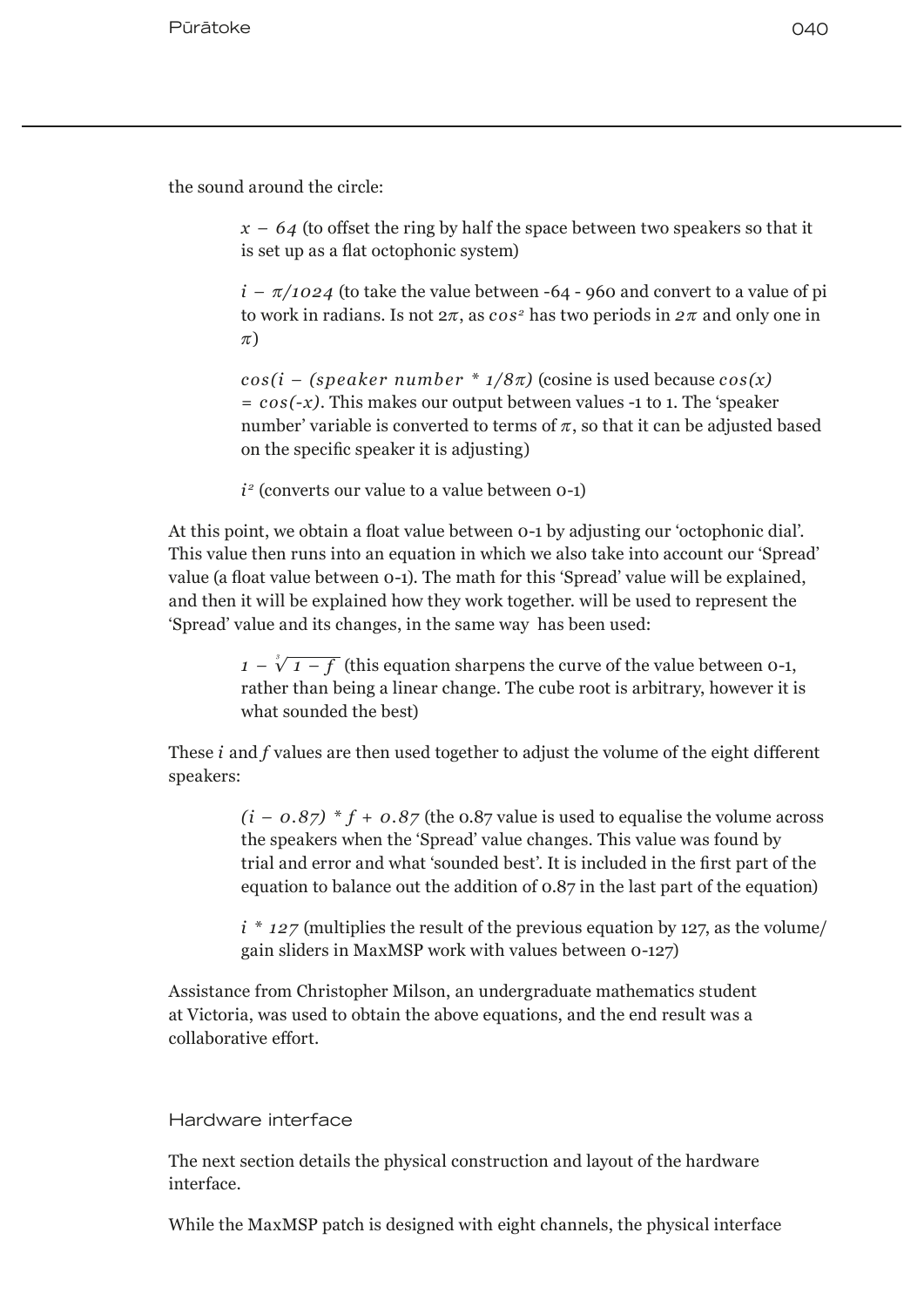only has two. This was done for multiple reasons. Firstly, the Teensy 3.5 didn't have enough pins to connect to for all the parts needed to complete a full eight channels. There were limited parts available to work with and limited money to spend on more parts. Time was also another constraint, as to complete and test a full 8-channel version of the board would have taken too long, if allowing time for mistakes and fixing errors.

The lack of pins on the Teensy 3.5 is also the reason why there are not as many potentiometers on the physical interface as there are dials on the software interface. Both the reduced number of channels and reduced number of potentiometers has meant that solutions had to be created to be able to physically manipulate all parameters.





If button MBa is pressed, it sends a message to MaxMSP (the way it sends a message, and the other details surrounding this, will be explained later), which switches between channel groups. This goes between channels 1-2 (which are active on the image of the interface in figure 2, as shown by the 'light'), 3-4, 5-6 and 7-8. Also, if 1Ba or 2Ba are pressed it will cycle the potentiometers 1Pa and 2Pa respectively between effecting 'Sample Speed', 'Freq.', 'Q' and 'Dry/Wet' on the software interface. Like the channel switching, the light will change depending on which dial is active.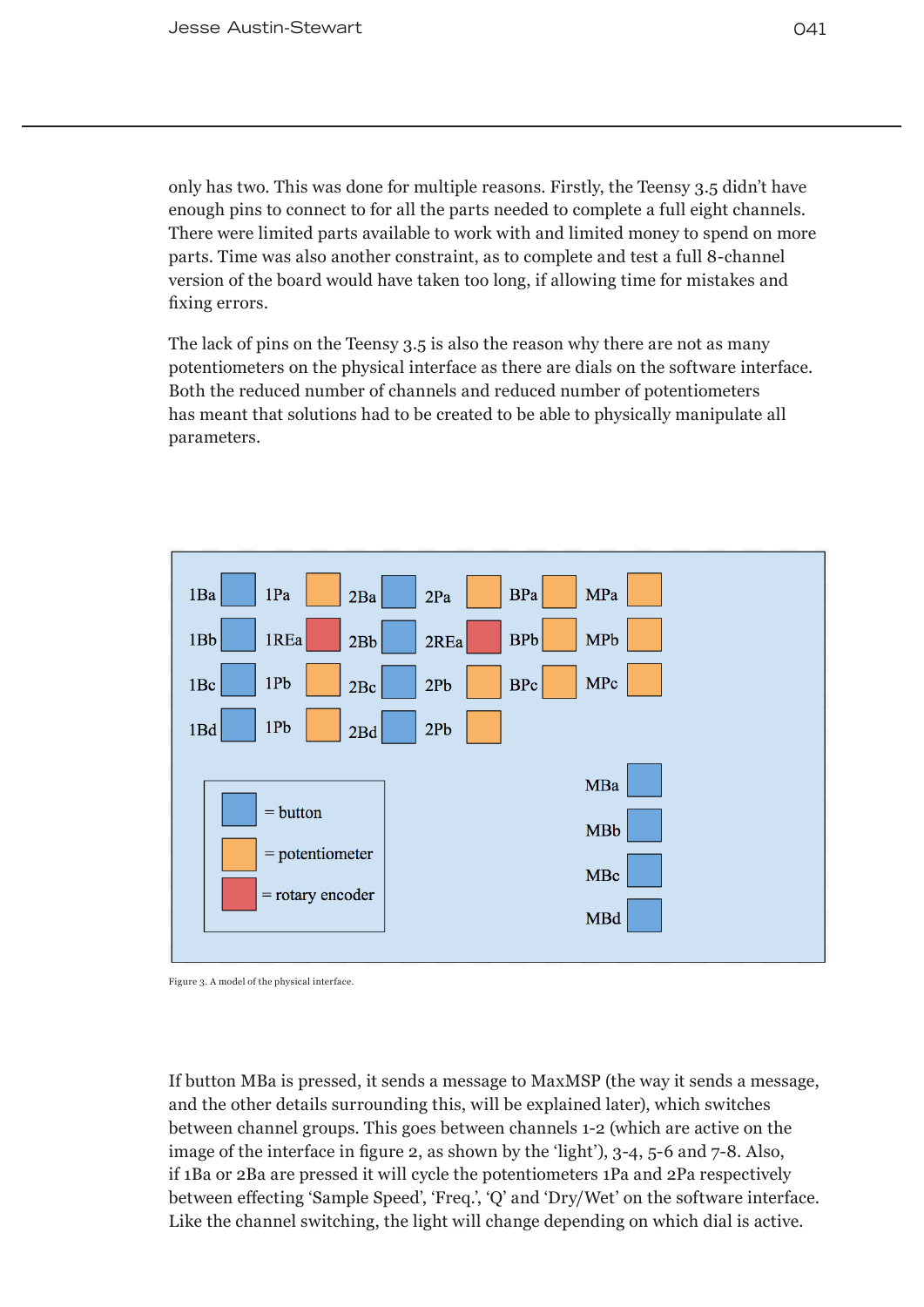This solution saves time and money and solves the issue of not having enough pins on the Teensy. The main problem that comes with this is that when you move a dial after switching channels or dials, the value will jump to wherever that potentiometer's last value was. This could potentially be solved within either the MaxMSP patch or the Arduino code, by ramping the value to slowly move to where their potentiometer is. But this could be a complicated solution that would still not 100% solve the problem.

Figure 4 shows the physical interface. The case was collaboratively designed and 3D printed with Victoria University computer science undergraduate student, Joshua Hylton. The open aesthetic of the case fits the bare design of the board and lack of caps on top of the buttons, potentiometers and rotary encoders. The board on which everything is connected has been hot-glued to the case and when in use feels sturdy, providing a robust platform for performance.



Figure 4. *elle - an octophonic drone interface* by Jesse Austin, hardware interface.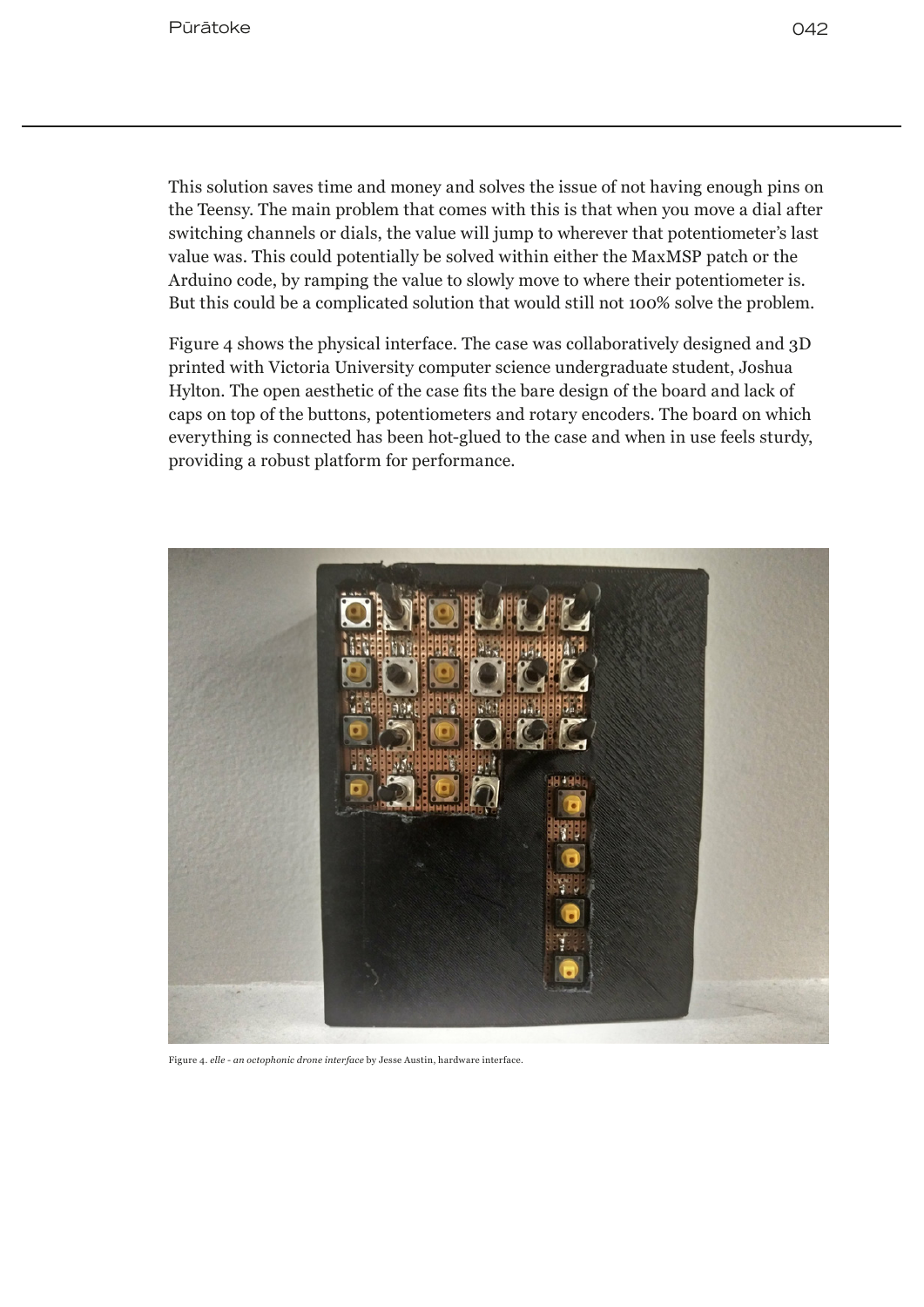The parts used in the physical interface are as follows:

- Teensy 3.5
- 12 potentiometers
- 12 buttons
- 2 rotary encoders
- Veroboard

The following schematic (Figure 5) details the layout of the board. It is important to note that while all potentiometers have been connected to analog pins, there was not a model of the Teensy 3.5 on Fritzing, so the buttons, potentiometers and rotary encoders are not connected to the same pins as the they are on the Teensy, however, the general layout explains what is necessary to understand.



fritzing

Figure 5. Schematic of *elle*'s hardware interface.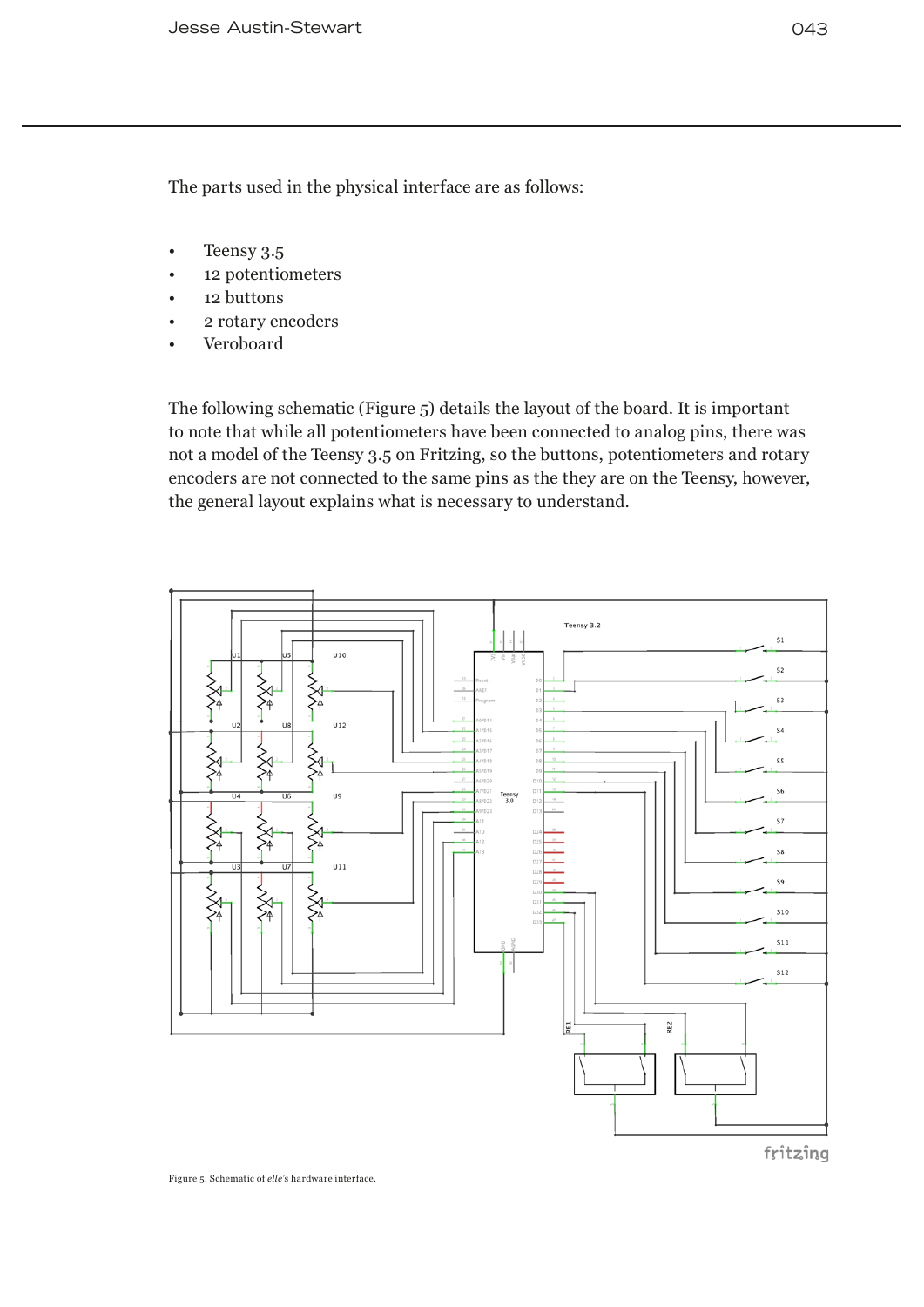Function/purpose of sensors

Buttons are used to send bangs within MaxMSP. The potentiometers are used to send values between 0-127 to the 'Sample Speed', 'Freq.', 'Q', 'Dry/Wet', 'Spread' and 'Volume' controls. The rotary encoders are used to send values to control the 'octophonic dial', as they can turn 360° and are continuous.

## Arduino code

In the following passage the arduino code, and how that code takes the information received from the sensors and communicates that with MaxMSP, will be detailed.

## **Buttons**

The buttons use state change detection methods to change a value when pressed.

```
if (button1Channel0neState != lastButton1Channel0neState) {
   if (button1Channel0neState == LOW) {
     button1Channel0neCounter++:
     if (button1Channel0neCounter == 2) {
       button1Channel0neCounter = 0;ł
   ł
 } else \{button1ChannelOneCounter = x;ł
Figure 6
```
This code compares the current state of the button (whether it is pushed or not) with the previous state. If it is different, it will then see if the state is 'LOW' or 'off' (in most cases, this would usually be 'HIGH'), and the Teensy's inbuilt pullup resistors are then used on each pin, instead of a hardware resistor, to work the buttons. In 'void setup' the pin number was set to INPUT\_PULLUP instead of INPUT. If it is 'LOW', then it adds to a counter. If the counter then becomes '2', it sets the counter to 0. This means that a push of the button alternates the value between 0 and 1. If the state hasn't changed, it sets the counter value to 'x', which will be explained further on when talking about communicating with MaxMSP.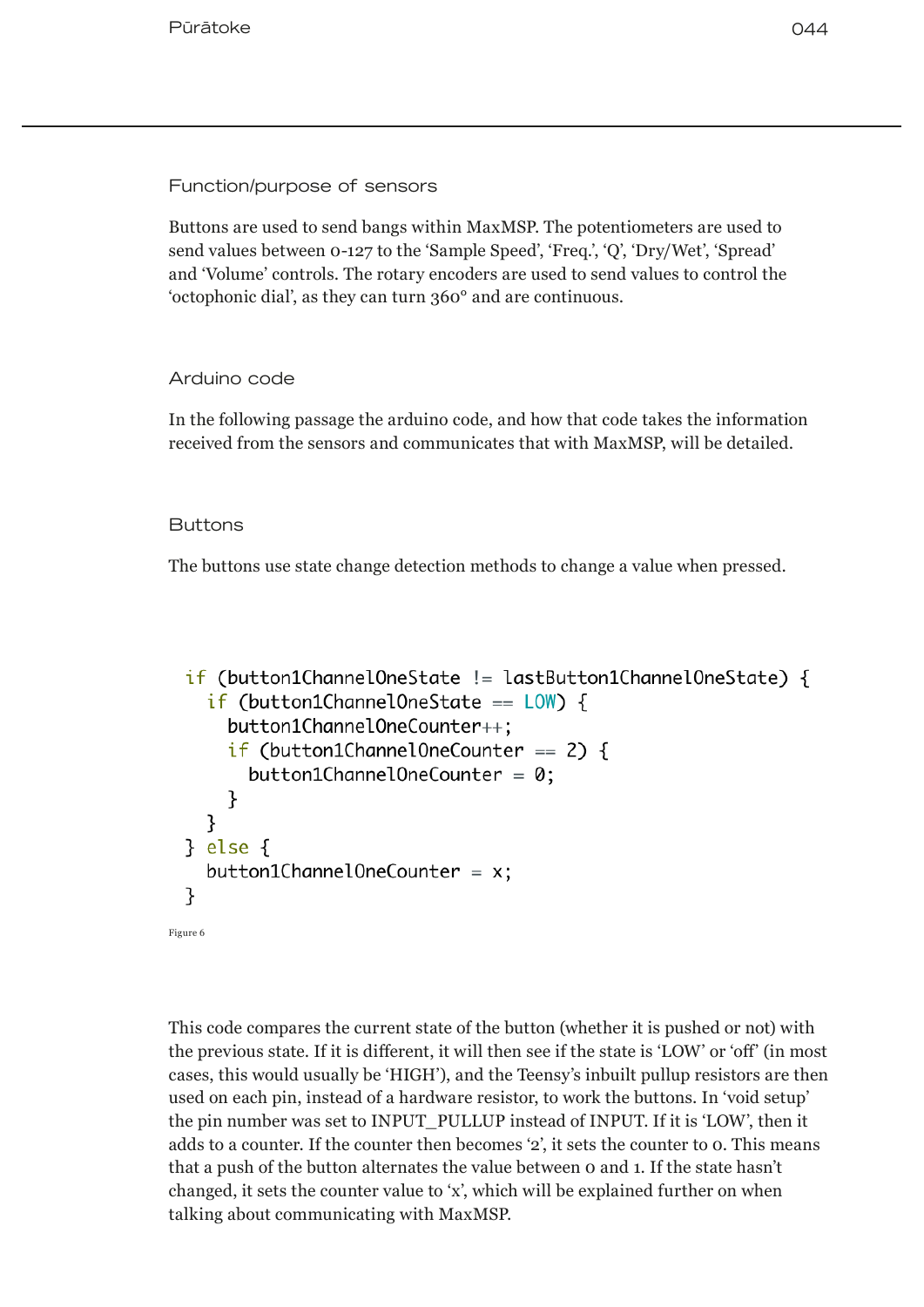#### Potentiometers

State change detection methods are used to get values from the potentiometers.

```
if (effectChannelOnePotOne != previousEffectChannelOnePotOne) {
  previousEffectChannelOnePotOne = effectChannelOnePotOne;
} else \{effectChannelOnePotOne = x;
```
Figure 7

If the potentiometer value has changed from the previous value, the previous value is then made equivalent to the current value to then notice another change. If the values are the same, then it sets the potentiometer value to 'x'. The potentiometers read a value between 0-1024, that has been mapped down to 0-127, as this is MIDI resolution.

Rotary encoders

```
if (newRotaryChannelOne != positionRotaryChannelOne) {
  positionRotaryChannelOne = newRotaryChannelOne;} else \{newRotaryChannelOne = x;ł
Figure 8
```
The rotary encoder code is set up the same way as the potentiometer code. The Teensy rotary encoder library (PJRC) is used, which means fewer arguments have been included in the code. A full rotary encoder rotation gives 96 values, and the rotary encoder provides infinite positive and negative values.

Serial print and 'x'

All the individual pieces of data of all the potentiometers, buttons and rotary encoders are printed in a long line and are printing continuously. The firmware sends this serial information to MaxMSP as ASCII, where it is unpacked, converted back to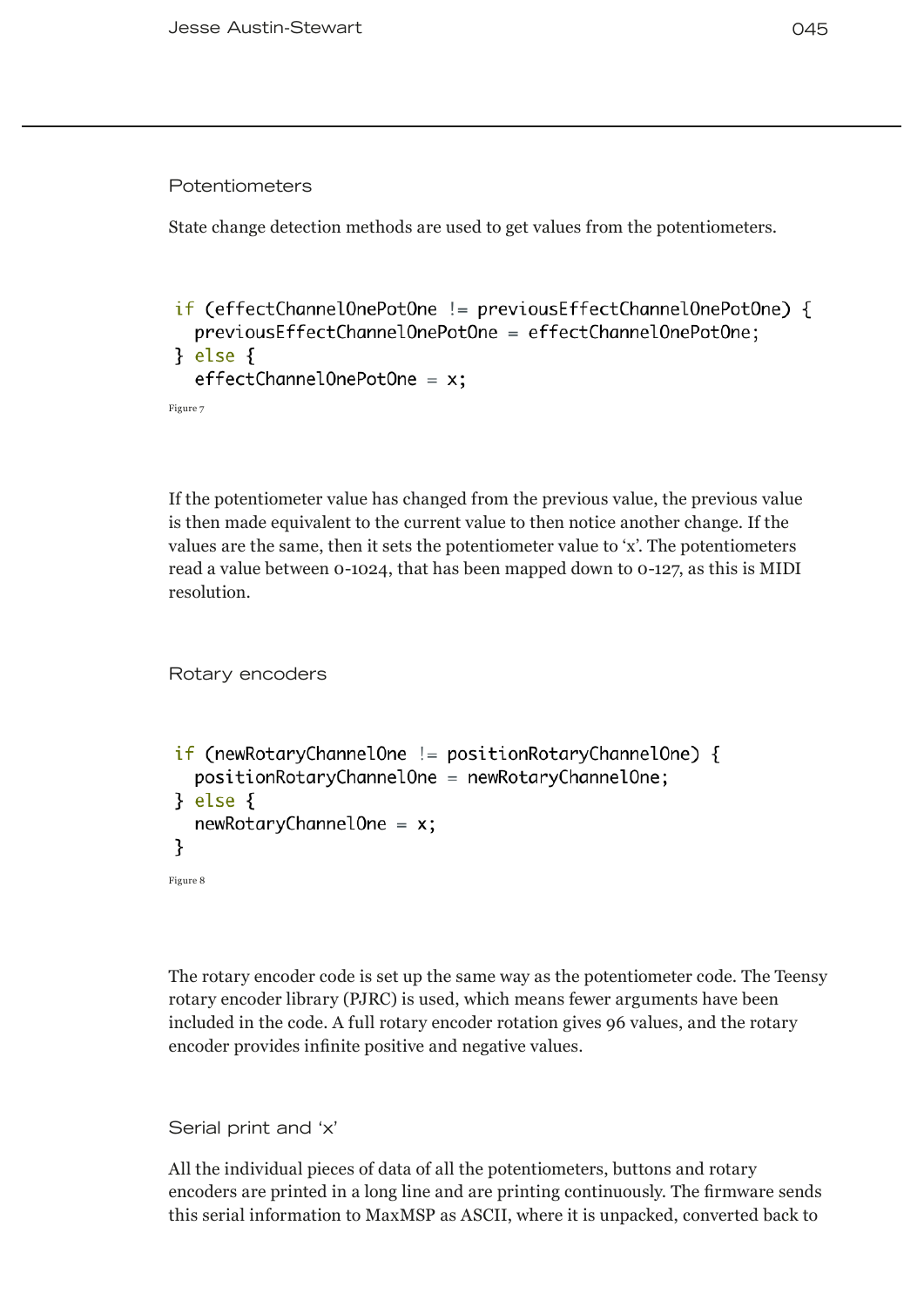serial and distributed to the correct parameters to control.

To print in a line and have individual printing channels (as opposed to just one) every sensor must print at the same time. The issue is that if MaxMSP is always receiving information, it will be constantly changing and adjusting parameters, and when using 'bangs' this becomes an issue. To combat this, an 'x' has been set up inside arduino as a character to equal 'ª', because this character has a serial value of 170. Inside MaxMSP, every channel that is unpacked has been set to not pass on value 170 (only the rotary encoders send 170, but it is relatively inconsequential to remove that value).

#### Related works

Accepting the lack of ability of the MaxMSP patch to spatialise in a new way means this work somewhat ignores Johnson's (2017) interest in creating new spatial aesthetics through new interfaces, and could be considered a critique of my work. Johnson's research "stems from artistic practice and a desire to deeply explore spatial aesthetics in sound art" (p. V), and this is where our main intentions differ. While exploring spatial aesthetics in sound art is still an aim in my work, I want to do so within the confines of the interface I have designed. Exploring how to spatialise sound differently was not my intention, rather, it was being able to implement and create a working interface for live spatialisation. Further, this work promises much progress on subsequent multi-input hardware interfaces, a topic left unexplored by Johnson.

Darren Copeland's *NAISA Spatialization System* explores sound beyond the twodimensional design of Johnson's interface, allowing the user to use physical gestural control to manipulate sound by using all three dimensions, as well as tilt, roll and directional control. The physical controller, like mine, controls a MaxMSP patch. This interface creates and offers a new way to explore physicality within spatialisation, as demonstrated in his 2015 performance at MANTIS festival (NOAVARS, 2015).

In contrast to Copeland's work, one could mention the diffusion of stereo works for multiple stereo pairs. The technique, as described by Smalley in an interview with Larry Austin (2000), was explored in the CMPO 210 – Projects in Electronic Music course. The process involved using four groups of faders to control four stereo pairs of speakers in an octophonic array and performing a live spatialisation of a stereo work.

These three interfaces and methods, as well as *elle*, demonstrate the wide variety of options there are in performing and spatialising sound, but also show that there is a lot of room to further innovate in the way we approach creating interfaces for spatialisation of sound.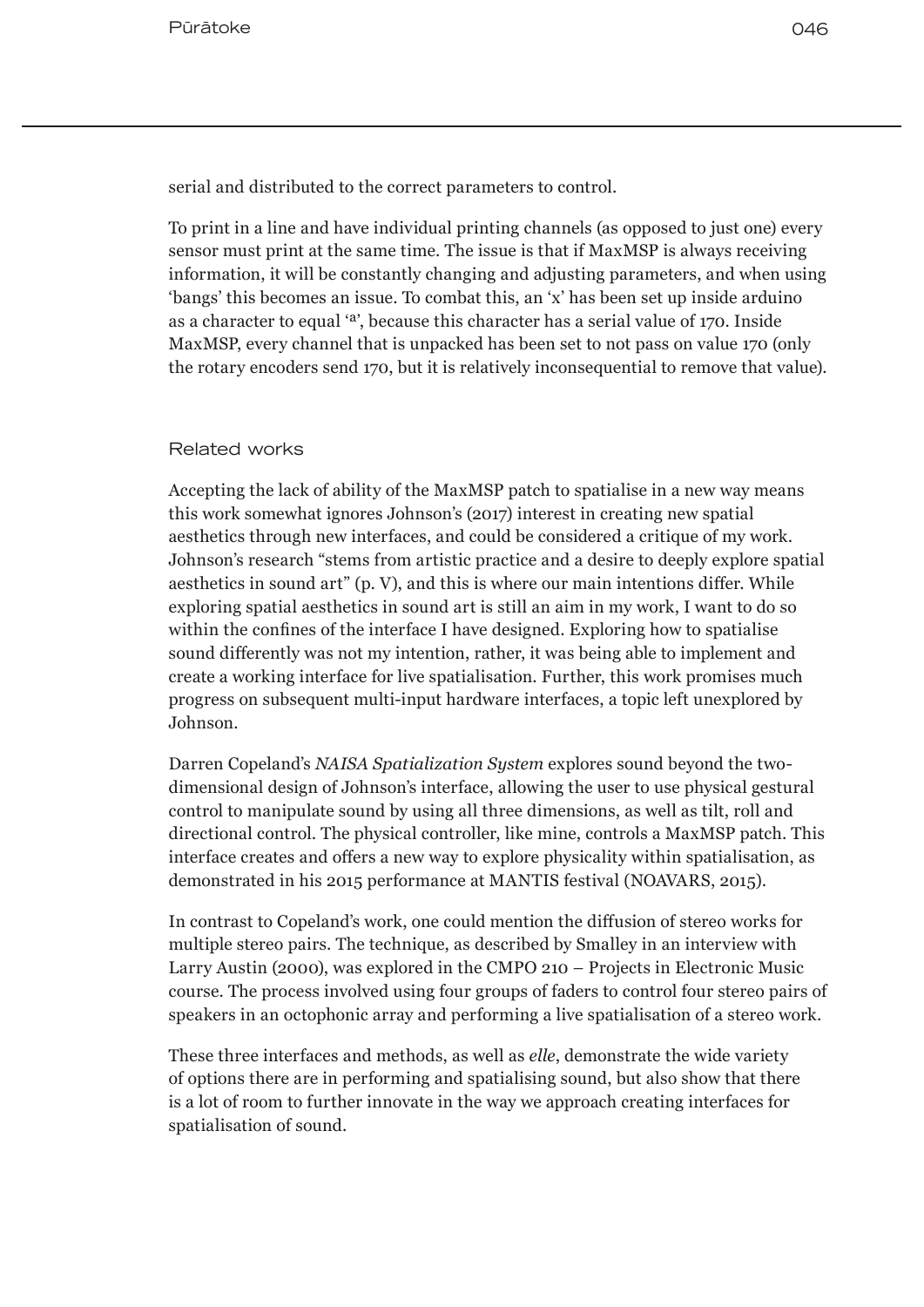## **Collaboration**

Collaboration was a large factor in completing this project. The nature of academia makes you realise how little you know, and with the short timeframe that undergraduate courses have, there was little opportunity to expand upon mathematics and 3D modelling skills.

To work on the equations, Christopher Milson and I sat with an octophonic array, trying different equations to reach the end result. The collaboration involved me describing to him, in abstract musical and sound terms, what I was trying to achieve, and him interpreting that mathematically and implementing it into the visual code until we found something that aesthetically suited the aim.

Creating the 3D-modelled case involved measuring the vero board with the sensors and collaboratively deciding how we would position the case around the unit. With his experience of 3D modelling and printing and my direction, we were able to conceive a structure together that fits and houses the unit in a robust and sturdy fashion.

## Future work

I would like to make improvements and adjustments to the current interface that would include completing a full 8-channel hardware interface that mimics the design of the GUI, fixing the solo channel function inside of the MaxMSP patch (it only allows one channel to be soloed at once), including some switches to shift between different speaker configurations (whether that be speaker routing or number of speakers) and replacing the buttons used with quieter ones.

Beyond this, it would be interesting to take inspiration from Johnson, and use the mathematics that I have worked out for this to try and create new interfaces for spatialisation that enable me to explore different spatial aesthetics, or use the mathematics in the development of my own creative practice.